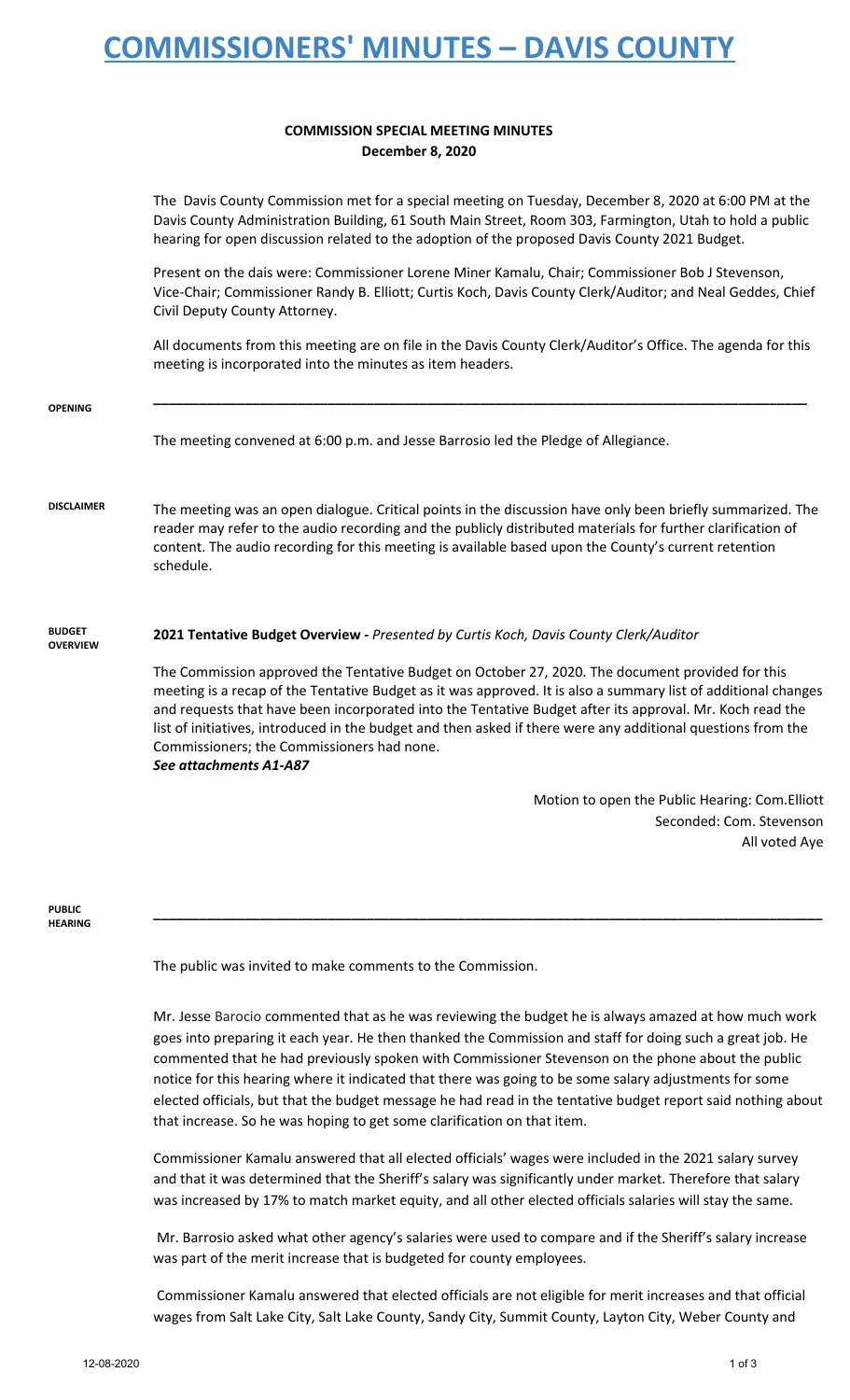### **COMMISSIONERS' MINUTES – DAVIS COUNTY**

Utah County were used as comparisons for elected official wages.

Mr. Barrosio followed up with a comment that he has noticed other entities include within their budget the salaries of all elected officials and wondered if the Commissioners would be willing to consider adding those to the tentative budget.

Commissioner Kamalu responded that it is certainly something that can be discussed and Commissioner Stevenson added that elected officials' salaries are public record so there should be no problem with adding them.

Mr. Barrosio asked for more information on the agricultural heritage project. Commissioner Elliott responded that the project will be funded with tourism funds in partnership with Utah State University (USU) as an equestrian and agricultural heritage site to preserve the agricultural heritage in Davis County. He added that since the Davis County fairgrounds has been turned into a sports complex there has continued to be a desire within the community to have a place to hold equestrian and agricultural activities so that is where this project and partnership with USU has come from. Commissioner Stevenson added that one of the hopes with this project is for it to be a multi-use center including equestrian, agricultural and education purposes. Commissioner Elliott added that it will also be used for events such as a winter festival.

Mr. Barrosio asked if there is a timetable for the project to be built and Commissioner Elliott responded that the hope is to start in January with initial groundwork and the outdoor arena so that by springtime there will be a place available for practicing.

Commissioner Kamalu stated that Mr. Barrosio's email was the only one the Commission received. She then asked if there was anyone else that would like to comment; there were none.

Motion to close the Public Hearing and set Tuesday, December 15, 2020 as the date of the regularly scheduled Commission meeting to approve the 2021 budget: Com.Stevenson Seconded: Com. Elliott All voted Aye

| <b>COMMISSION</b><br><b>COMMENTS</b> |                                                                                                                                                                                                                                                                                                                                                                                                                                                          |
|--------------------------------------|----------------------------------------------------------------------------------------------------------------------------------------------------------------------------------------------------------------------------------------------------------------------------------------------------------------------------------------------------------------------------------------------------------------------------------------------------------|
|                                      | Commissioner Kamalu invited other comments from the dais.                                                                                                                                                                                                                                                                                                                                                                                                |
| Clerk/Auditor                        | Curtis Koch expressed his gratitude for the hours of selfless work that has gone into preparing the 2021<br>budget. There have been hours of hard work from department heads, the budget committee and in<br>particular Chief Deputy Auditor Heidi Voordeckers. He would like to publicly thank Heidi on the record for<br>her integrity and drive to constantly improve the budget process.                                                             |
|                                      | <b>Commissioner Kamalu</b> commented that so much conscientious work has gone into the 2021 budget and<br>added gratitude to Heidi for her expertise and class with which she directs the budget process. She<br>encouraged all citizens to read the budget and commended the work of the Davis County staff for their<br>work in preparing the budget and added that the County is fortunate to have a well-managed and well-run<br>county financially. |
|                                      | <b>Commissioner Elliott</b> thanked Curtis and his entire staff for all of their hard work.                                                                                                                                                                                                                                                                                                                                                              |
| MEETING<br><b>ADJOURNED</b>          | Commission meeting was adjourned at 6:23                                                                                                                                                                                                                                                                                                                                                                                                                 |